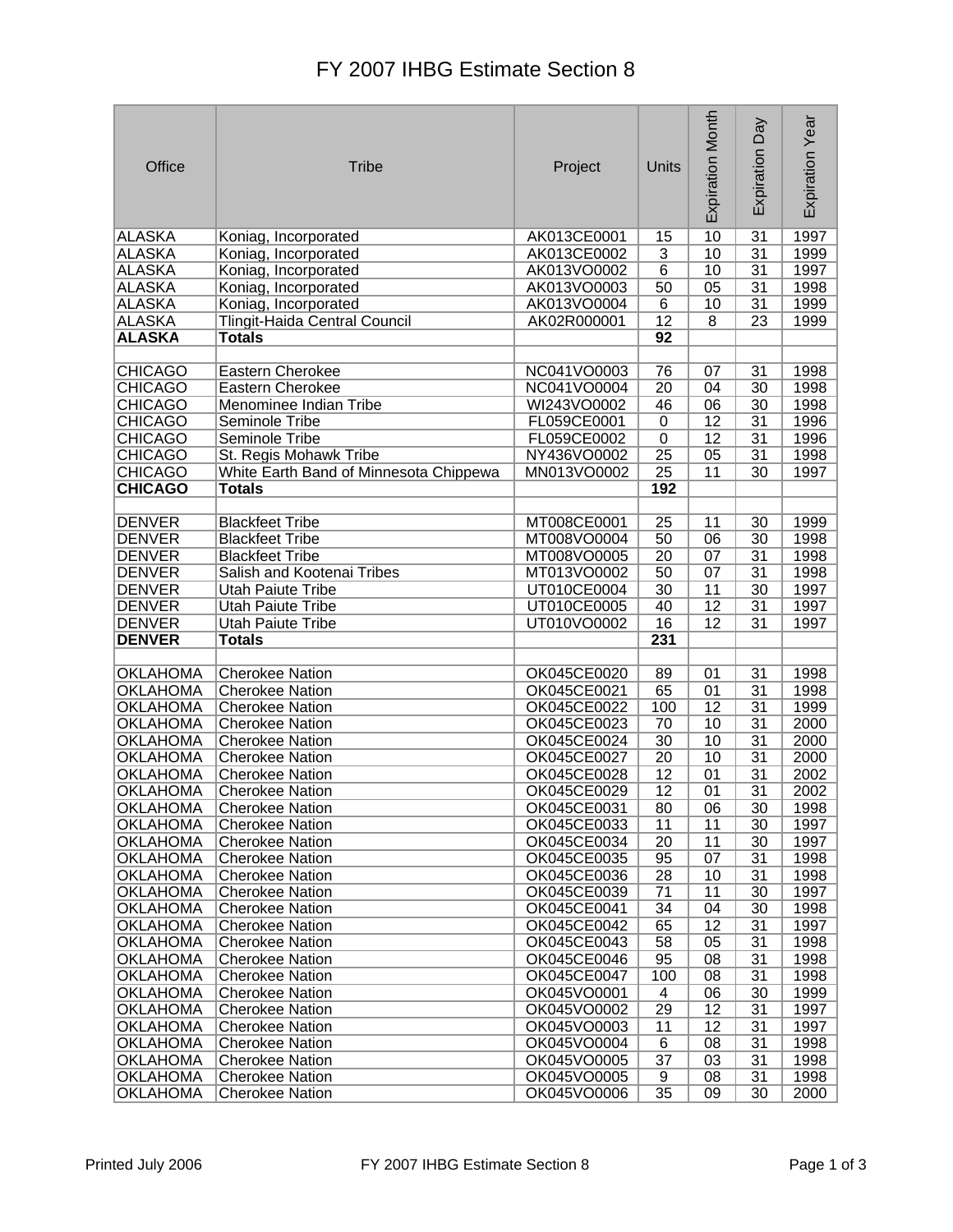## FY 2007 IHBG Estimate Section 8

| Office          | <b>Tribe</b>           | Project     | Units                   | <b>Expiration Month</b> | Day<br>Expiration | Expiration Year |
|-----------------|------------------------|-------------|-------------------------|-------------------------|-------------------|-----------------|
| <b>OKLAHOMA</b> | <b>Cherokee Nation</b> | OK045VO0007 | 35                      | 08                      | 31                | 1998            |
| <b>OKLAHOMA</b> | Cherokee Nation        | OK045VO0007 | 42                      | $\overline{09}$         | 30                | 2000            |
| <b>OKLAHOMA</b> | <b>Cherokee Nation</b> | OK045VO0009 | 6                       | 11                      | 30                | 1997            |
| <b>OKLAHOMA</b> | <b>Cherokee Nation</b> | OK045VO0010 | $\overline{6}$          | 11                      | 30                | 1997            |
| <b>OKLAHOMA</b> | <b>Cherokee Nation</b> | OK045VO0011 | 48                      | 06                      | $\overline{30}$   | 1998            |
| <b>OKLAHOMA</b> | <b>Cherokee Nation</b> | OK045VO0012 | 14                      | 10                      | $\overline{31}$   | 1998            |
| <b>OKLAHOMA</b> | Cherokee Nation        | OK045VO0013 | $\overline{5}$          | 10                      | $\overline{31}$   | 1998            |
| <b>OKLAHOMA</b> | <b>Cherokee Nation</b> | OK045VO0014 | 46                      | 12                      | 31                | 1999            |
| <b>OKLAHOMA</b> | <b>Cherokee Nation</b> | OK045VO0015 | 10                      | $\overline{12}$         | $\overline{31}$   | 1999            |
| <b>OKLAHOMA</b> | <b>Cherokee Nation</b> | OK045VO0016 | $\overline{13}$         | $\overline{12}$         | $\overline{31}$   | 1999            |
| <b>OKLAHOMA</b> | <b>Cherokee Nation</b> | OK045VO0018 | $\overline{30}$         | 08                      | $\overline{31}$   | 1998            |
| <b>OKLAHOMA</b> | <b>Cherokee Nation</b> | OK045VO0048 | 30                      | 10                      | 31                | 1998            |
| <b>OKLAHOMA</b> | Chickasaw              | OK047CE0021 | 12                      | 01                      | 31                | 2002            |
| <b>OKLAHOMA</b> | Chickasaw              | OK047CE0022 | $\overline{12}$         | 01                      | 31                | 2002            |
| <b>OKLAHOMA</b> | Chickasaw              | OK047CE0023 | $\overline{21}$         | 01                      | $\overline{31}$   | 2003            |
| <b>OKLAHOMA</b> | Chickasaw              | OK047CE0026 | 20                      | $\overline{12}$         | $\overline{31}$   | 1997            |
| <b>OKLAHOMA</b> | Chickasaw              | OK047CE0031 | 5                       | 11                      | 30                | 1997            |
| <b>OKLAHOMA</b> | Chickasaw              | OK047CE0033 | 82                      | 10                      | 31                | 1997            |
| <b>OKLAHOMA</b> | Chickasaw              | OK047CE0034 | 48                      | 06                      | 30                | 1998            |
| <b>OKLAHOMA</b> | Chickasaw              | OK047CE0035 | 129                     | $\overline{08}$         | $\overline{31}$   | 1998            |
| <b>OKLAHOMA</b> | Chickasaw              | OK047CE0036 | 15                      | 08                      | $\overline{31}$   | 1998            |
| <b>OKLAHOMA</b> | Chickasaw              | OK047CE0037 | 40                      | 12                      | $\overline{31}$   | 1997            |
| <b>OKLAHOMA</b> | Chickasaw              | OK047CE0039 | $\overline{\mathbf{4}}$ | 08                      | 31                | 1998            |
| <b>OKLAHOMA</b> | Chickasaw              | OK047VO0008 | $\overline{7}$          | $\overline{12}$         | $\overline{31}$   | 1997            |
| <b>OKLAHOMA</b> | Chickasaw              | OK047VO0009 | $\overline{7}$          | $\overline{12}$         | 31                | 1997            |
| <b>OKLAHOMA</b> | Chickasaw              | OK047VO0010 | 6                       | $\overline{12}$         | $\overline{31}$   | 1997            |
| <b>OKLAHOMA</b> | Chickasaw              | OK047VO0011 | $\overline{20}$         | $\overline{02}$         | 28                | 1998            |
| <b>OKLAHOMA</b> | Chickasaw              | OK047VO0012 | 5                       | 11                      | 30                | 1997            |
| <b>OKLAHOMA</b> | Chickasaw              | OK047VO0013 | $\overline{4}$          | 11                      | 30                | 1997            |
| <b>OKLAHOMA</b> | Chickasaw              | OK047VO0014 | $\overline{4}$          | $\overline{11}$         | $\overline{30}$   | 1997            |
| <b>OKLAHOMA</b> | Chickasaw              | OK047VO0015 | $\overline{3}$          | 11                      | 30                | 1997            |
| <b>OKLAHOMA</b> | Chickasaw              | OK047VO0016 | 5                       | 11                      | 30                | 1997            |
| <b>OKLAHOMA</b> | Chickasaw              | OK047VO0017 | 63                      | 06                      | 30                | 1998            |
| <b>OKLAHOMA</b> | Chickasaw              | OK047VO0018 | 60                      | 06                      | 30                | 1998            |
| <b>OKLAHOMA</b> | <b>Choctaw Nation</b>  | OK049CE0006 | 25                      | 08                      | 31                | 1998            |
| <b>OKLAHOMA</b> | <b>Choctaw Nation</b>  | OK049CE0009 | 14                      | 02                      | 28                | 2002            |
| <b>OKLAHOMA</b> | <b>Choctaw Nation</b>  | OK049CE0010 | 10                      | 02                      | 28                | 2002            |
| <b>OKLAHOMA</b> | <b>Choctaw Nation</b>  | OK049CE0011 | 96                      | 11                      | 30                | 1997            |
| <b>OKLAHOMA</b> | <b>Choctaw Nation</b>  | OK049CE0012 | 168                     | 09                      | 30                | 1998            |
| <b>OKLAHOMA</b> | <b>Choctaw Nation</b>  | OK049V00010 | 61                      | 06                      | 30                | 1998            |
| <b>OKLAHOMA</b> | <b>Choctaw Nation</b>  | OK049VO0006 | 10                      | 11                      | 30                | 1997            |
| <b>OKLAHOMA</b> | <b>Choctaw Nation</b>  | OK049VO0007 | 20                      | 11                      | 30                | 1997            |
| <b>OKLAHOMA</b> | <b>Choctaw Nation</b>  | OK049VO0008 | 10                      | 11                      | 30                | 1997            |
| <b>OKLAHOMA</b> | <b>Choctaw Nation</b>  | OK049VO0009 | $\overline{25}$         | 02                      | 28                | 1998            |
| <b>OKLAHOMA</b> | Peoria Tribe           | OK143CE0003 | $\overline{20}$         | 09                      | 30                | 1998            |
| <b>OKLAHOMA</b> | Peoria Tribe           | OK143CE0004 | $\overline{30}$         | 09                      | 30                | 1998            |
| <b>OKLAHOMA</b> | Peoria Tribe           | OK143VO0001 | 10                      | 06                      | 30                | 1998            |
| <b>OKLAHOMA</b> | Seminole Nation        | OK093CE0002 | 150                     | 09                      | 30                | 1998            |
| <b>OKLAHOMA</b> | <b>Totals</b>          |             | 2692                    |                         |                   |                 |